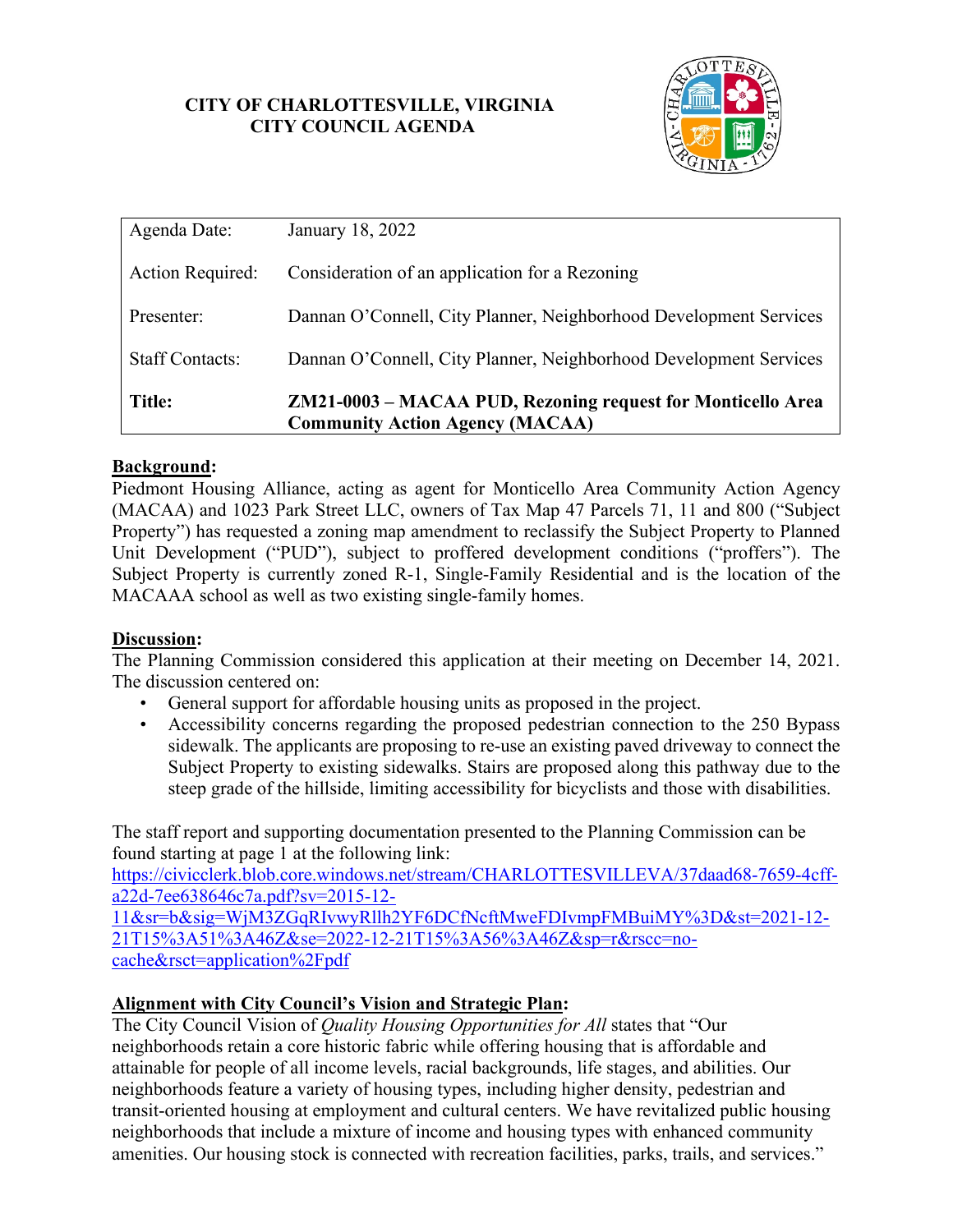The applicant proposes a maximum of 95 new residential units in a mix of apartments, duplex/townhome units and single-family homes. At least 80% of units will be offered as affordable housing according to the proposed proffers. A public trail easement is included in the proposed proffers to provide pedestrian access through the Subject Property from Park Street to the 250 Bypass sidewalk.

# **Community Engagement:**

Per Sec. 34-41(c)(2), the applicant held a community meeting on August 10, 2021. (A City Planner was unable to attend as an NDS representative). Neighborhood concerns gathered from the community meeting are listed below.

- Increased traffic on Park Street and Davis Avenue will be a problem.
- Traffic counts provided in the traffic study are not considered accurate.
- New development north of Park Street will increase future traffic near this site.
- Desire for more pedestrian and trail access between Park Street and the 250 Bypass.
- Desire for preserving on-site trees and landscaping near the adjacent properties.

The Planning Commission held a joint public hearing with City Council on this matter on December 14, 2021. Several members of the public spoke on the application. The members of the public raised concerns regarding:

- Traffic counts provided in the traffic study are not considered accurate.
- Concerns over increased traffic that would be generated by the development.
- Concentrating higher residential density within this site is not appropriate.

### **Budgetary Impact:**

No direct budgetary impact is anticipated as a direct result of this rezoning.

### **Recommendation:**

Staff recommends the application be approved. The Planning Commission voted 4 to 0 to recommend the application be approved.

# **Alternatives**:

City Council has several alternatives following a public hearing:

(1) by motion, approve the requested Rezoning as recommended by the Planning Commission with the following suggested motion;

"I move the adoption of the Ordinance included in our agenda materials, rezoning land as requested within ZM21-0003, based on a finding that the proposed rezoning is required by public necessity, convenience, general welfare, or good zoning practice"

- (2) by motion, request changes to the attached ordinance, and then approve the Rezoning;
- (3) by motion, take action to deny the Rezoning;

Or

(4) by motion, defer action on the Rezoning.

# **Attachments**:

- A. Ordinance
- B. Final Proffer Statement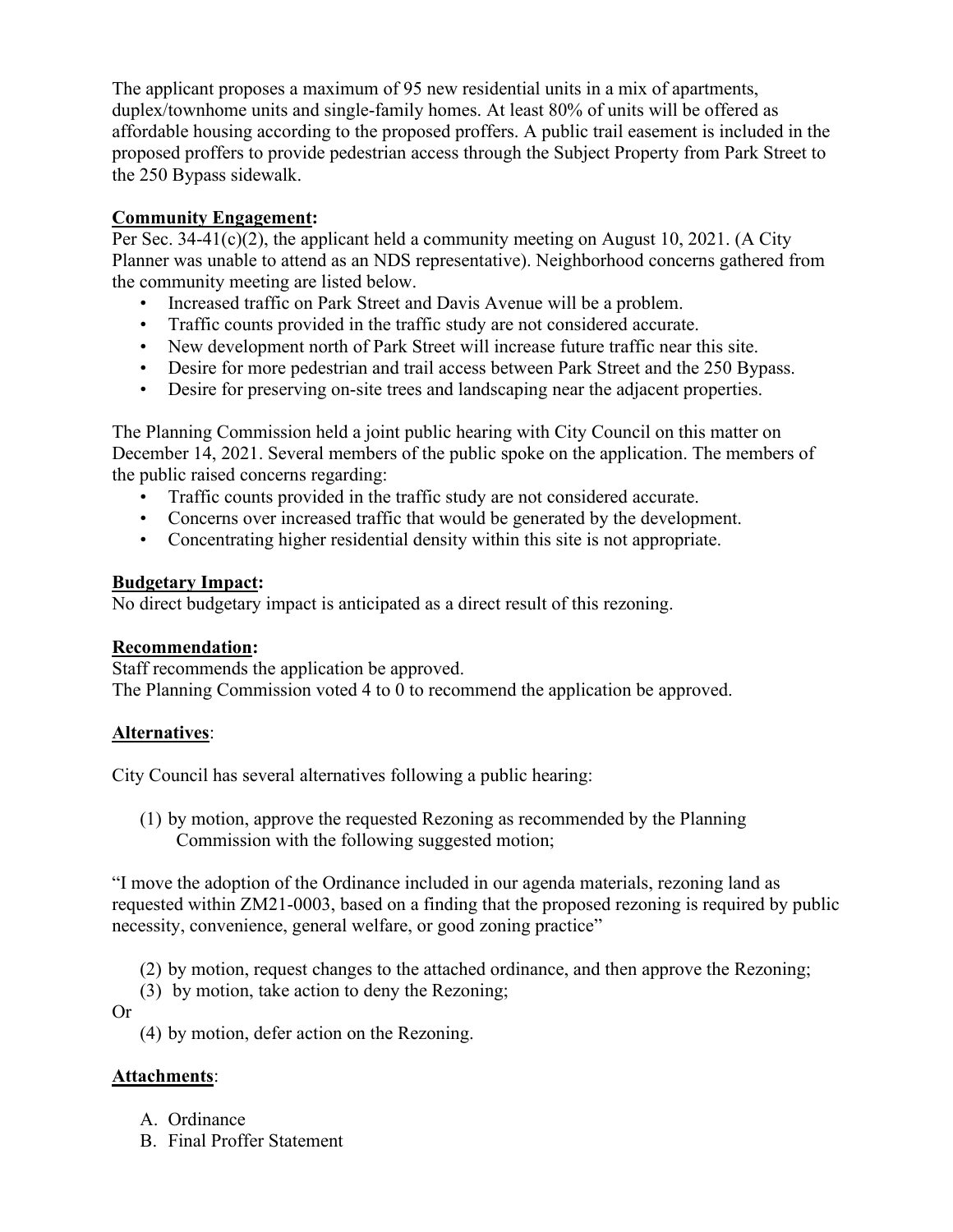# **BEFORE THE CITY COUNCIL OF THE CITY OF CHARLOTTESVILLE, VIRGINIA IN RE: PETITION FOR REZONING (City Application No. ZM21-00003) STATEMENT OF PROFFER CONDITIONS TAX MAP PARCELS (TMP) 470007100, 470008000, 470011000**

| <b>ZMA Number and Name:</b> | 21-0003 PHA-MACAA PUD REDEVELOPMENT                                                                      |
|-----------------------------|----------------------------------------------------------------------------------------------------------|
| Subject Property:           | TMP 470007100 (1025 Park Street)<br>TMP 470008000 (1021 Park Street)<br>TMP 470011000 (1023 Park Street) |
| Owners:                     | Monticello Area Community Action Agency (MACAA)<br>and<br>1023 Park Street, LLC                          |
| Applicant:                  | Piedmont Housing Alliance (PHA)                                                                          |
| Date of Proffer Signature:  | December 23, 2021                                                                                        |
| <b>ZMA Request:</b>         | 9.32 acres to be rezoned from R-1 Residential to Planned<br>Unit Development                             |

TO THE HONORABLE MAYOR AND MEMBERS OF THE COUNCIL OF THE CITY OF CHARLOTTESVILLE:

The undersigned Virginia nonstock corporation and Virginia limited liability company are the owners of land subject to the above-referenced rezoning petition (the "Subject Property"). The owners, represented by the rezoning applicant, Piedmont Housing Alliance (the "Applicant"), seeks to amend the current zoning of the Subject Property to Planned Unit Development (PUD), subject to certain voluntary development conditions set forth below.

The Owner hereby proffers and agrees that, if the Subject Property is rezoned as requested, Subject Property will be developed in general accordance with, and the Owner will abide by, the approved *MACAA Redevelopment Planned Unit Development Submission PROPOSED LAND USE PLAN*, dated September 3, 2021, last revised November 15, 2021, prepared by BRW Architects (the "Application Plan"), and that the Subject Property shall also be subject to, and the Owner will abide by, the following conditions: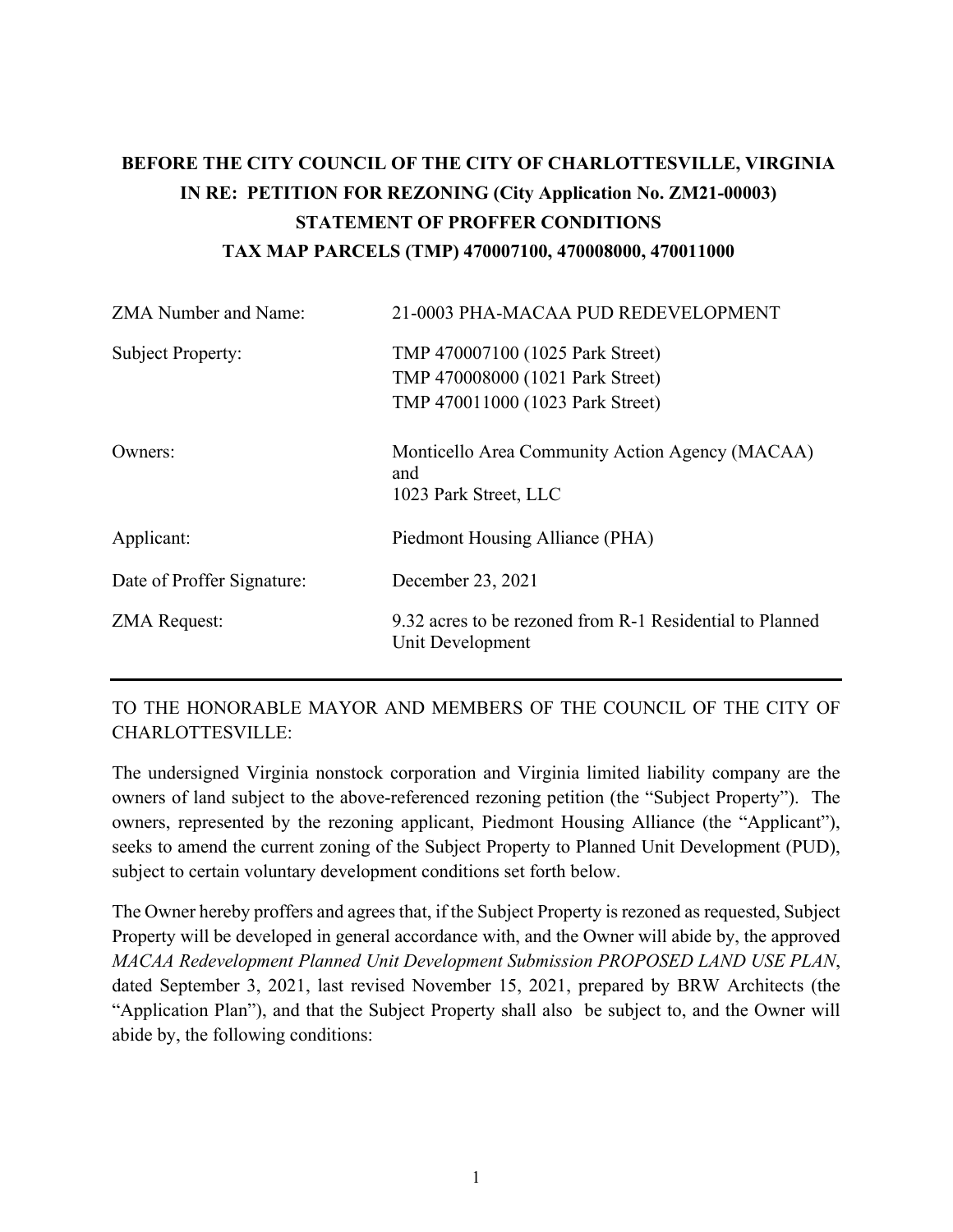#### **1. AFFORDABLE HOUSING**:

- (a) A minimum of eighty percent (80%) of the residential units built on the Subject Property will be affordable dwelling units (ADUs), as defined below.
- (b) Affordability for rental dwelling units shall be defined as dwelling units that are affordable to households with incomes at not more than eighty percent (80%) of the Area Medium Income and that are committed to remain affordable for not less than thirty (30) years from the date of the issuance of the last certificate of occupancy for multi-family buildings on the Subject Property. The affordability covenants of this subparagraph (b) shall be recorded in the City land records as deed restrictions in form and substance consistent with the requirements of Virginia Housing as to each affected lot or parcel.
- (c) Each for-sale ADU shall be affordable over a term of not less than thirty (30) years from the date of the recordation of the deed transferring the ADU to the first homeowner. Affordability shall be ensured by means of deed restrictions, which shall provide the seller a right of first refusal to repurchase each ADU and which shall provide that, if the right of first refusal is not exercised by the seller, then any sale of the ADU to a purchaser with household income greater than 60% of the Charlottesville Area Median Income ("AMI") shall require profit-sharing and reinvestment of net proceeds from sale of the unit into at least one new ADU in the City. For purposes of this proffer 1(c), "affordability" means dwelling units that are affordable to households with incomes of not more than sixty percent (60%) of the Charlottesville AMI; the administration of the for-sale ADUs shall in other respects be governed by the provisions of City Code §34-12 (c) and §34-12(g).
- **2. TRANSPORTATION IMPROVEMENTS:** Prior to the approval of a certificate of occupancy for the first unit, the Applicant shall construct road improvements at the intersection of Park Street and Davis Avenue as shown on the plan entitled, MACAA PUD DEVELOPMENT PLAN, dated September 3, 2021, last revised November 15, 2021, prepared by Timmons Group, specifically:
	- (i) Relocation of the entrance into the Subject Property to align with Davis Avenue east of Park Street;
	- (ii) Removal of fencing and vegetation, and maintenance of vegetation, to improve sight distance for vehicles exiting the Subject Property to turn onto Park Street;
	- (iii) Elimination of the driveway directly accessing Park Street on Parcel 47000800 (1021 Park Street);
	- (iv) Installation of a right out only direction curb island at the exit from the Subject Property onto Park Street to prevent left turns out of the driveway onto Park Street; and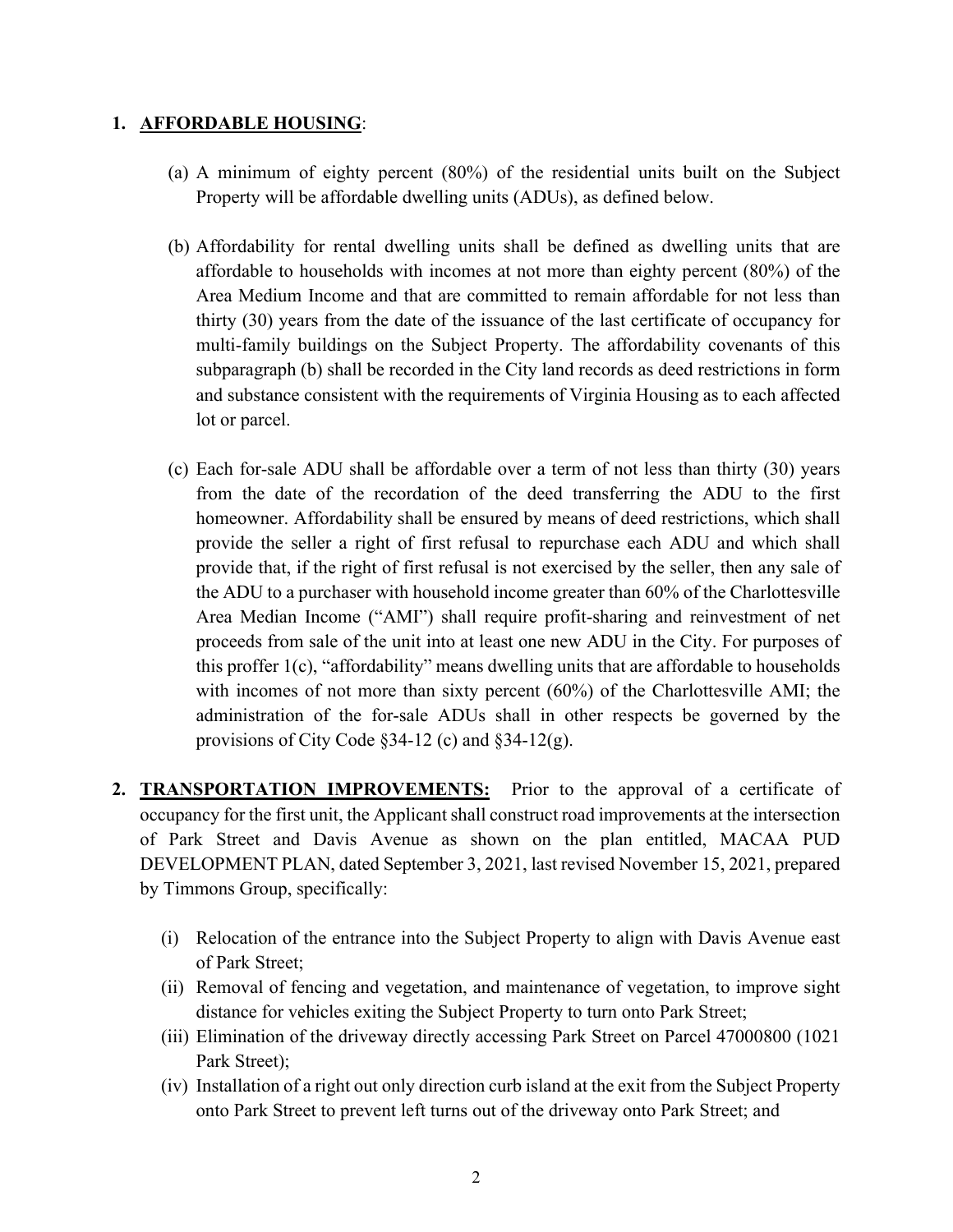- (v) Relocation of the existing pedestrian crosswalk across Park Street in accordance with the new entrance alignment, connecting the southern end of the driveway into the Subject Property with the southern end of Davis Avenue; the new pedestrian crosswalk shall consist of high-visibility pavement markings, ADA curb ramps, and advanced signage.
- **3. PEDESTRIAN/BICYCLE ACCESS EASEMENT:** At the request of the City, and which may be a condition to the issuance of the first certificate of occupancy, the Owners shall dedicate to the City at no cost a permanent public easement for pedestrian and bicycle access in the general locations shown on the Application Plan, as will be determined with specificity during the site planning process and shown on the final approved site plan for the Subject Property and on the subdivision plat or separate easement plat, providing pedestrian and bicycle access from the public right-of-way / sidewalk system within the development through the Subject Property to the U.S. Route 29/250 Bypass multi-modal trail.

(Signature Page Immediately Follows)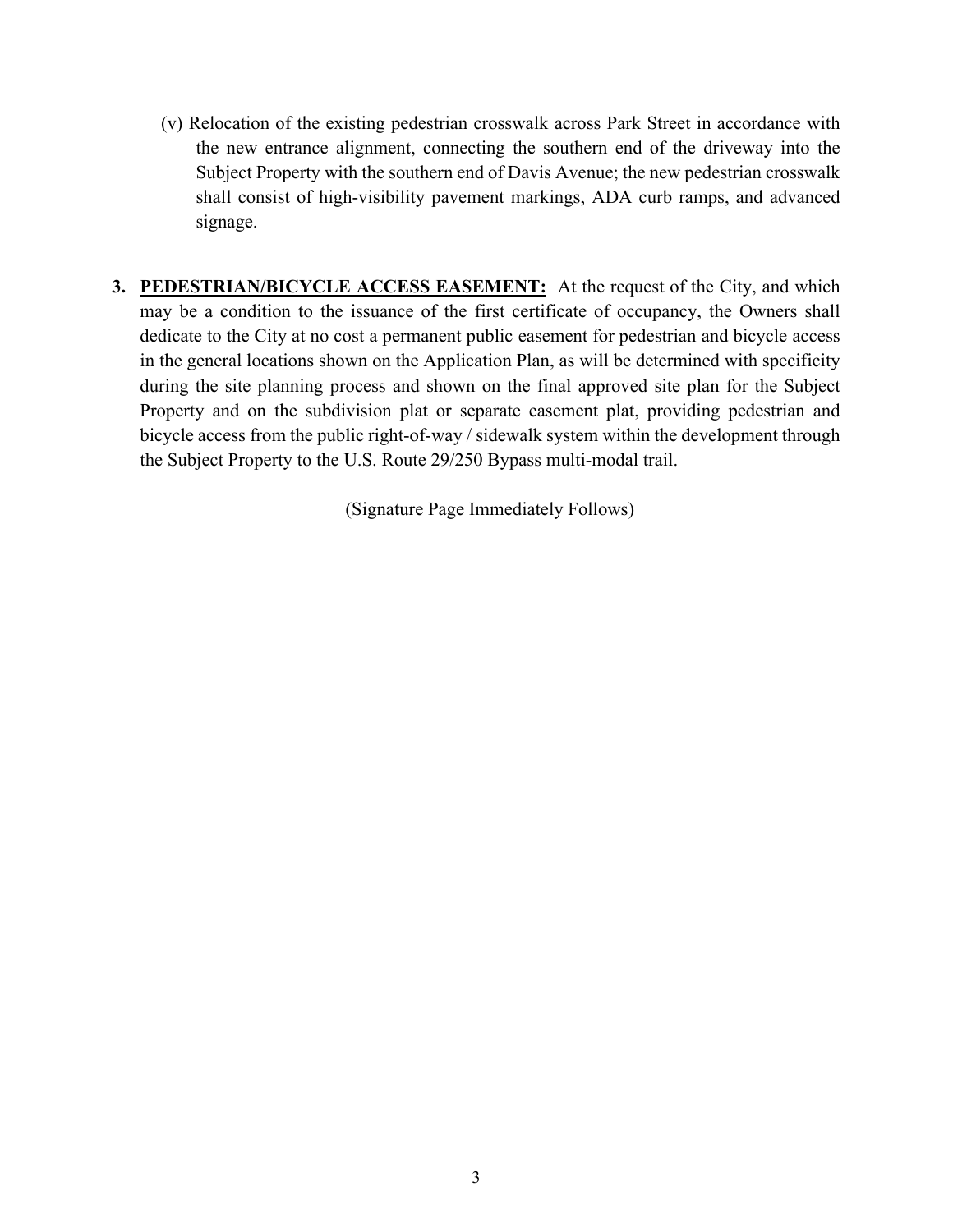**WHEREFORE**, the undersigned Owners stipulate and agree that the use and development of the Subject Property shall be in conformity with the conditions hereinabove stated and request that the Subject Property be rezoned as requested, in conformance with the Zoning Ordinance of the City of Charlottesville.

Respectfully submitted this 23rd day of December, 2021.

#### **OWNERS:**

# **MONTICELLO AREA COMMUNITY ACTION AGENCY**,

a Virginia nonstock corporation

By: Name:  $J_{1A}$  $ana$ Title: Board Directors, Cha ot

**1023 PARK STREET, LLC,** a Virginia limited liability company

By<br><u>Name</u>: An Islan J **Antoin J. Donder** 

Title: Manager

PHA - MACAA Rezoning Proffers PC Submission 11-15-2021 Clean(46483229.1)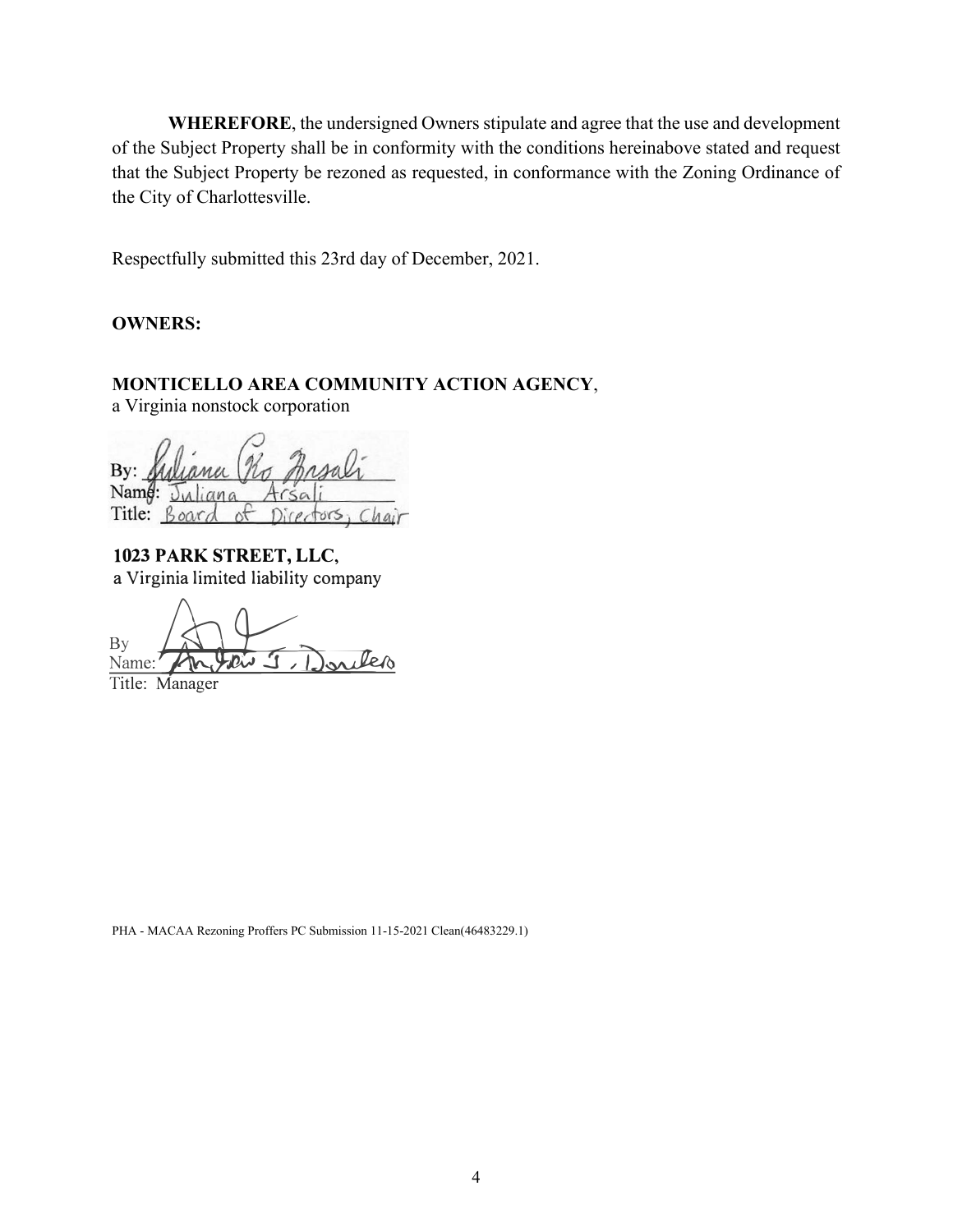### **AN ORDINANCE APPROVING REZONING APPLICATION ZM21-00003 A REQUEST TO REZONE LAND FRONTING ON PARK STREET AND THE ROUTE 250 BYPASS FROM R-1 (LOW DENSITY RESIDENTIAL) TO PUD (PLANNED UNIT DEVELOPMENT) SUBJECT TO PROFFERED DEVELOPMENT CONDITIONS**

**WHEREAS**, in order to facilitate a specific development project, Piedmont Housing Alliance, as agent for Monticello Area Community Action Agency ("MACAA") and 1021 Park Street LLC (collectively, the "Applicants"), have submitted rezoning application ZM21-00003, proposing a change in the zoning classification ("rezoning") of certain land fronting on Park Street and the Route 250 Bypass and accessible by the private lane Macaa Drive off Park Street, identified on Tax Map 47 as Parcels 470007100, 470011000, and a portion of 470008000 (collectively, the "Subject Property"), from R-1 (Single Family Residential) to PUD (Planned Unit Development), with said rezoning to be subject to proffered development conditions; and

**WHEREAS**, in connection with the Proposed Rezoning, the Applicants submitted: (i) a written PUD Development Plan, dated September 03, 2021 (Revision #1 November 15, 2021), titled "MACAA PUD Development Plan", and (ii) proffered development conditions submitted in writing to the City; and

**WHEREAS**, a joint public hearing on the proposed rezoning was conducted by the Planning Commission and City Council on December 14, 2021, following notice to the public and to adjacent property owners, as required by law, and following the joint public hearing, the Planning Commission voted on December 14, 2021, to recommend that City Council should approve the Proposed Rezoning for the Project; and

**WHEREAS**, this City Council has considered the details of the specific Project represented within the Landowners' application materials for ZM21-00003; has reviewed the NDS Staff Report, public comments, the Planning Commission's recommendation, and the Comprehensive Plan; and

**WHEREAS**, this Council finds and determines that the public necessity, convenience, general welfare and good zoning practice require the proposed rezoning; that both the existing zoning classification (R-1) and the proposed zoning classification (PUD subject to proffered development conditions) are reasonable; and that the proposed rezoning is consistent with the Comprehensive Plan; now, therefore,

**BE IT ORDAINED** by the Council of the City of Charlottesville, Virginia that the Zoning District Map Incorporated in Section 34-1 of the Zoning Ordinance of the Code of the City of Charlottesville, 1990, as amended, be and hereby is amended and reenacted as follows:

*Section 34-1. Zoning District Map*. Rezoning all of the land designated on City Tax Map 47 as Parcels 470007100, 470011000, and a portion of 470008000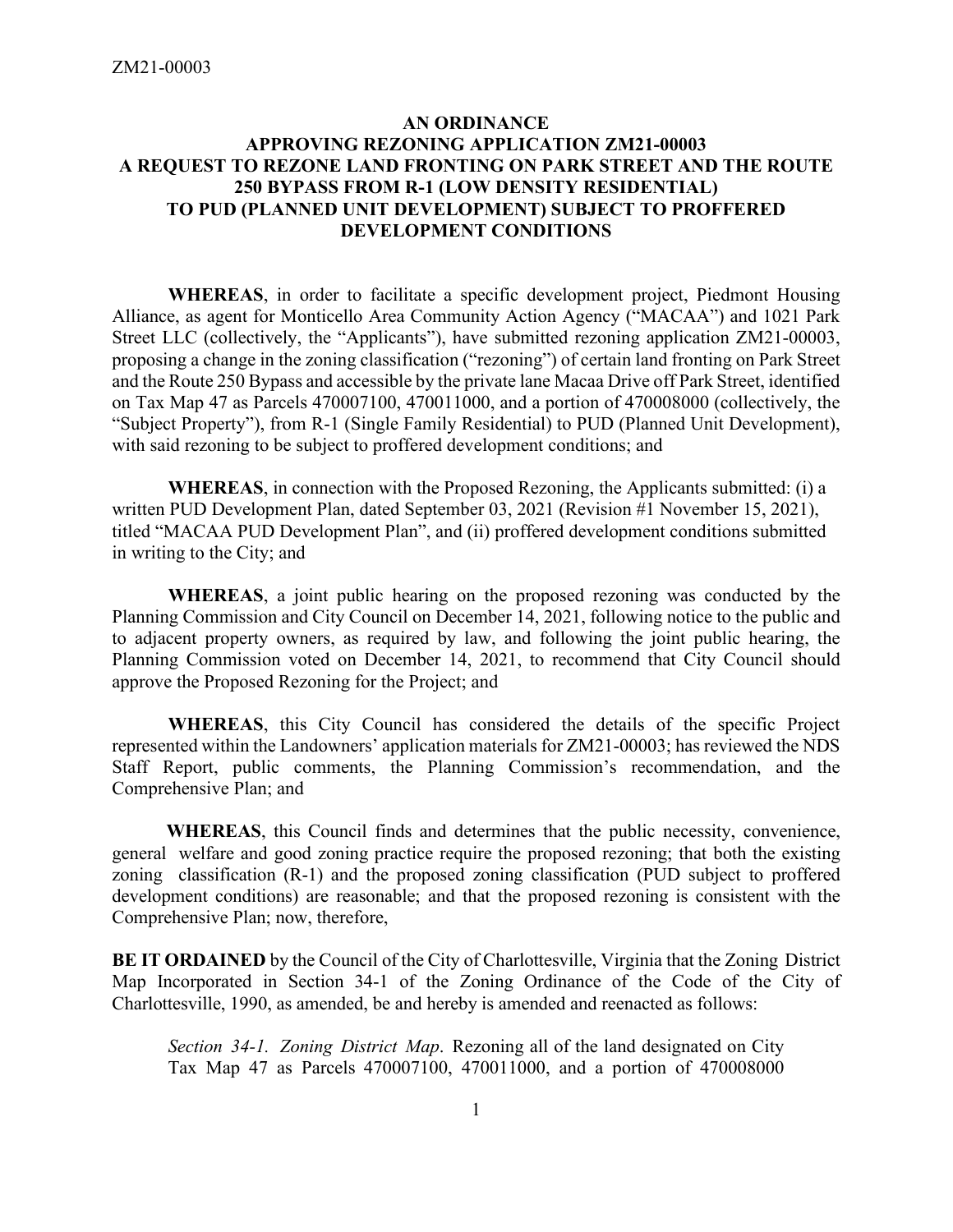("Subject Property"), containing, in the aggregate approximately 9.05 acres (approximately 395,298 square feet), from R-1 (Single Family Residential) to PUD (Planned Unit Development), subject to the following proffered development conditions ("Proffers"), which were tendered by the Landowners in accordance with law and are hereby accepted by this City Council:

#### **Approved Proffers**

The use and development of the Subject Property shall be subject to the following development conditions voluntarily proffered by the Landowners, which conditions shall apply in addition to the regulations otherwise provided within the City's zoning ordinance. Such proffers shall be binding to the Property, which means the proffers shall be transferred to all future property successors of the land:

#### **1. Affordable Housing Units:**

- (a) A minimum of eighty percent (80%) of the residential units built on the Subject Property will be Affordable Dwelling Units (ADU's) as defined below.
- (b) Affordability of the rental dwelling units shall be defined as dwelling units that are affordable to households with incomes at not more than eighty percent (80%) of the Area Medium Income ("AMI") and that are committed to remain affordable for not less than thirty (30) years from the date of the issuance of the last certificate of occupancy for multi-family buildings on the Subject Property. The Affordability covenants of this subparagraph (b) shall be recorded in the City land records as deed restrictions in form and substance consistent with the requirements of Virginia Housing as to each affected lot or parcel.
- (c) Each for-sale ADU shall be affordable over a term of not less than thirty (30) years from the date of the recordation of the deed transferring the ADU to the first homeowner. Affordability shall be ensured by means of deed restrictions, which shall provide the seller a right of first refusal to repurchase each ADU and which shall provide that, if the right of first refusal is not exercised by the seller, that any sale of the ADU to a purchaser with household income greater than sixty percent (60%) of the Charlottesville AMI shall require profit-sharing and reinvestment of net proceeds from the sale of the ADU into at least one new ADU in the City. For purposes of this Proffer 1(c), "affordability" means dwelling units that are affordable to households with incomes of not more than sixty percent (60%) of the Charlottesville AMI; the administration of the for-sale ADU's shall in other respects be governed by the provisions of City Code  $\S$ § 344-12(c) and 34-12(g), respectively.
- **2. Transportation Improvements:** Prior to the approval of a certificate of occupancy for the first unit, the Applicant shall construct the following road improvements, as depicted in the development plan: